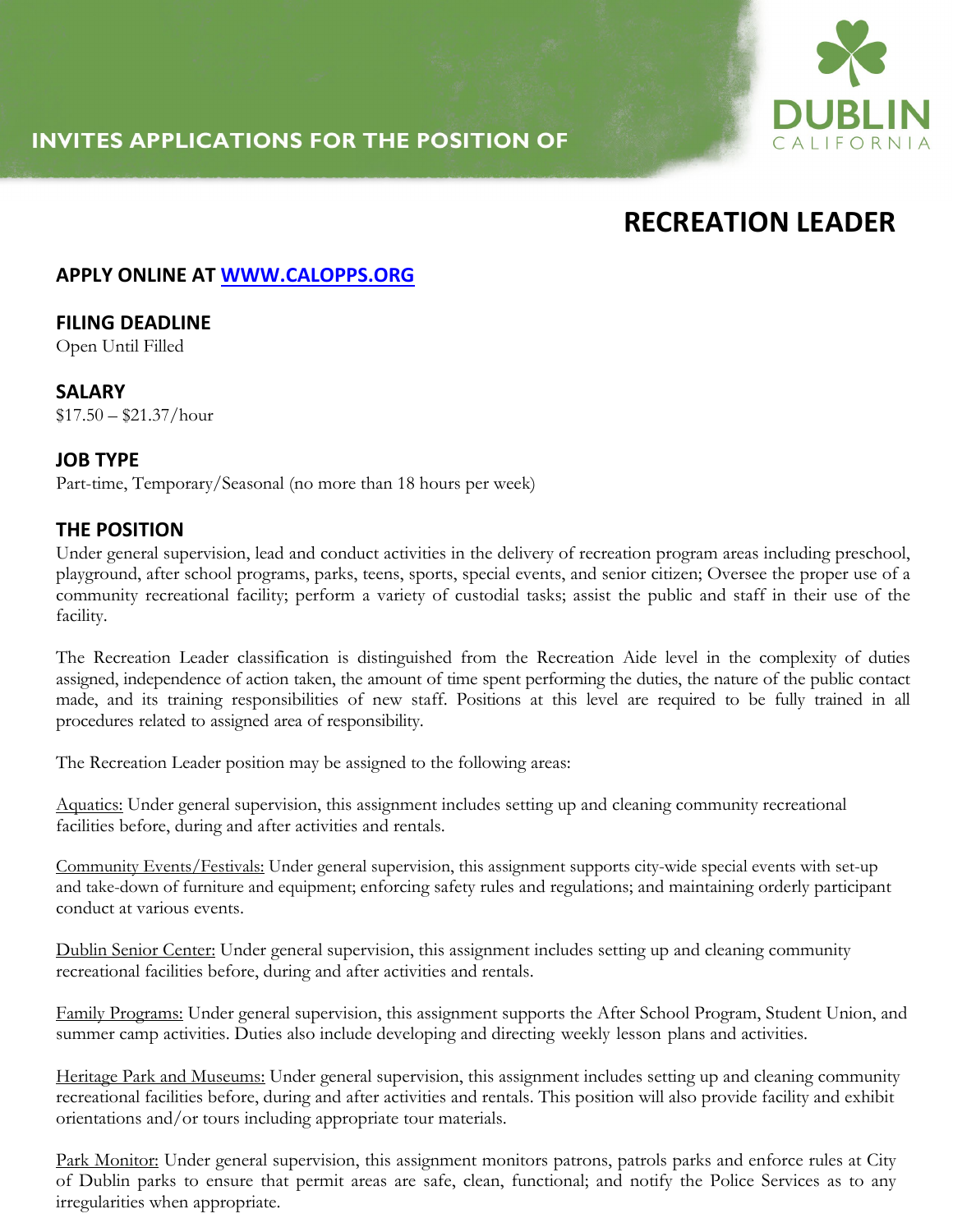Preschool Program: Under general supervision, this assignment assists with organization and instruction of preschool classes for children 18 months through 5 years. Duties also include developing and directing weekly lesson plans and activities.

Shannon Community Center: Under general supervision, this assignment oversees the proper use of a community recreational facility; performs a variety of custodial tasks; and assists the public and staff in their use of the facility.

Sports Programs: Under general supervision, this assignment is responsible for officiating a variety of sports league events and also serves as official scorer-of-record at sports events.

### **ESSENTIAL DUTIES AND RESPONSIBILITIES**

The following duties are normal for this classification. The omission of specific statements of duties does not exclude them from the position if the work is similar, related or a logical assignment to this class.

- Plan, oversee, and conduct recreational activities in program areas such as preschool, playground, parks, after school programming, teens, sports, museum, special events, and senior citizen activities.
- Conduct activities in areas such as arts and crafts, games, sports, music, drama, and nature study. Instruct participants in the rules and methods of playing indoor and outdoor games.
- Inspect activity areas and related equipment, make written reports of damage to equipment or facility and recommend maintenance and repair, as appropriate.
- Enforce safety rules and regulations; maintain orderly participant conduct.
- Provide minor first aid to recreation program participants/spectators and/or perform related first aid/emergency techniques.
- Exercise precautions necessary to ensure the safety of recreation program participants and spectators.
- Build and maintain positive working relationships with co-workers, other City employees and the public using principles of good customer service.
- Open and close facilities as scheduled for use; clean up after facility users and set up for subsequent activities; secure the facility upon leaving.
- Set up furniture or equipment for activities scheduled and see that it is in proper condition and is replaced after use.
- Sweep and mop floors as required; keep restrooms and kitchen clean and well stocked with paper towels, tissues, etc.; empty trash receptacles throughout the facility as necessary.
- Responsible for monitoring adherence to building rules and party limitations. Maintain records and complete written program plans and reports.
- When work assignments are in public area of assigned facility, greet visitors, collect fees, have visitors sign guest book.
- Provide facility and exhibit orientations and/or tours including appropriate tour materials.
- Develop weekly lesson plans; plan and direct lessons, games, crafts and songs for after school and pre-school programs.
- Function as supervising attendant for evening rentals and weekday evening shifts, as necessary. Monitor patrons, patrol parks and enforce rules to ensure that permit areas are safe, clean, and functional; notify Dublin Police Services as deemed necessary.
- Observe park conditions to ensure that permit areas, including picnic areas and fields are within appropriate standards.
- Post City information as required and remove outdated and or unauthorized notices. Confirm reservations for specific permitted areas; resolve conflicts when appropriate.
- Make determinations and interpretations regarding reservations for specific permitted areas.
- Provide advice and information on park and recreation regulations to the public when requested and/or as needed; prepare incident reports and related documentation as needed.
- Train and oversee activities of part-time staff, as assigned.
- Ensure that activities operate in accordance with general department philosophy, objectives and guidelines.
- Perform related duties as assigned.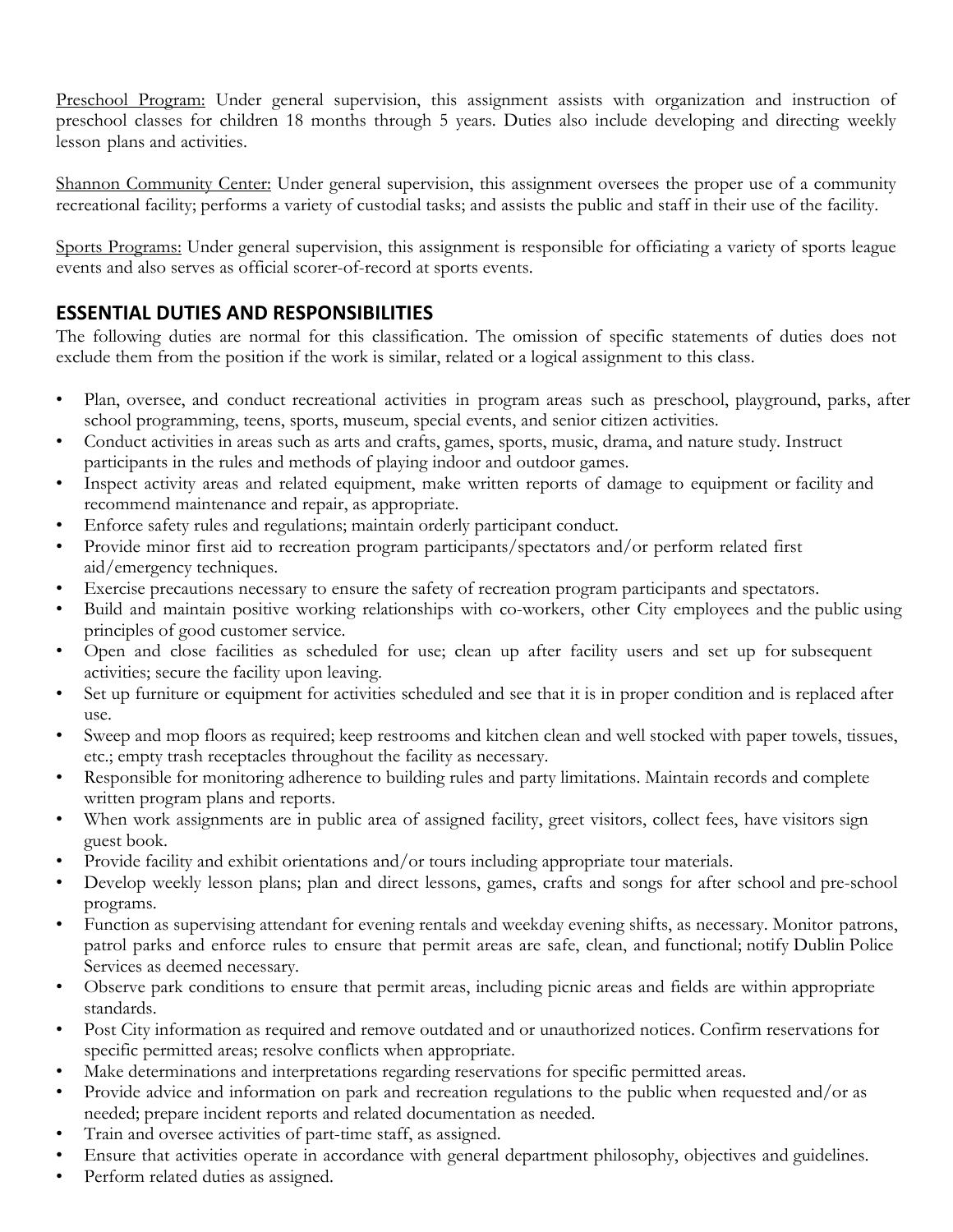## **QUALIFICATIONS**

#### *Training and Experience*

Any combination equivalent to education and experience likely to provide the required knowledge and abilities are qualifying. A typical way to obtain the knowledge and abilities would be:

- 1. Education: Equivalent to completion of three years of high school. Some college level course work in recreation, early childhood education, leisure services, or a related field are desirable.
- 2. Experience: A minimum of one-year experience performing duties similar to that of a Recreation Aide.

#### *Knowledge Of*

- English usage and vocabulary.
- Operational characteristics of the assigned programs.
- Principles and practices of facility maintenance and operational practices. Principles and practices of standard safety precautions.
- Customer service techniques.
- Techniques of instruction for conducting recreation programs in preschool, playground, parks, after school programming, teens, sports, museum, special events, and senior citizen activities.

#### *Ability To*

- Conduct recreation activities; lead recreational activities such as games, arts & crafts, music and drama.
- Develop and implement effective program curriculum/content; plan and schedule activities. Organize people, supplies, equipment and facilities.
- Follow written and oral instructions.
- Express ideas and communicate effectively both verbally and in writing.
- Exercise courtesy and tact in dealing with recreation program participants and spectators. Deal with difficult or stressful situations in a calm and professional manner.
- Problem solve conflicts and disputes as applicable.
- Establish and maintain cooperative working relationships with those contacted in the course of work.
- Work effectively with preschool, elementary and teenage children and parents. Learn tour and exhibit content; provide tours to diverse audiences.
- Analyze and interpret facility policies and procedures.
- Explain and enforce rules, regulations, procedures and program objectives.
- Do heavy physical work including the lifting and moving of tables and chairs; perform routine maintenance tasks.
- Administer basic First Aid/CPR. Train and oversee part-time staff.
- Must be available to work nights, weekends and holidays.

#### Licenses, Certifications, Special Requirements

- At time of hire, must be 16 years of age or older (18 years or age if assigned to Preschool Program).
- Work Permit, as applicable.
- Any offer of employment to an adult who will have direct contact with minors is conditional upon submission of completed fingerprint screening and a satisfactory background check.
- Current certification in First Aid and CPR is required.
- Possession of a valid California Class C drivers' license and a Certificate of Automotive Insurance for Personal Liability.
- This classification is designated as a Mandatory Reporter; Completion of Mandated Reporter training is required within one month of employment.

## **BENEFITS**

Other than statutory law, AB1522 (CA Paid Sick Leave law), there are no benefits for part-time, temporary/seasonal position.

## **PHYSICAL STANDARDS**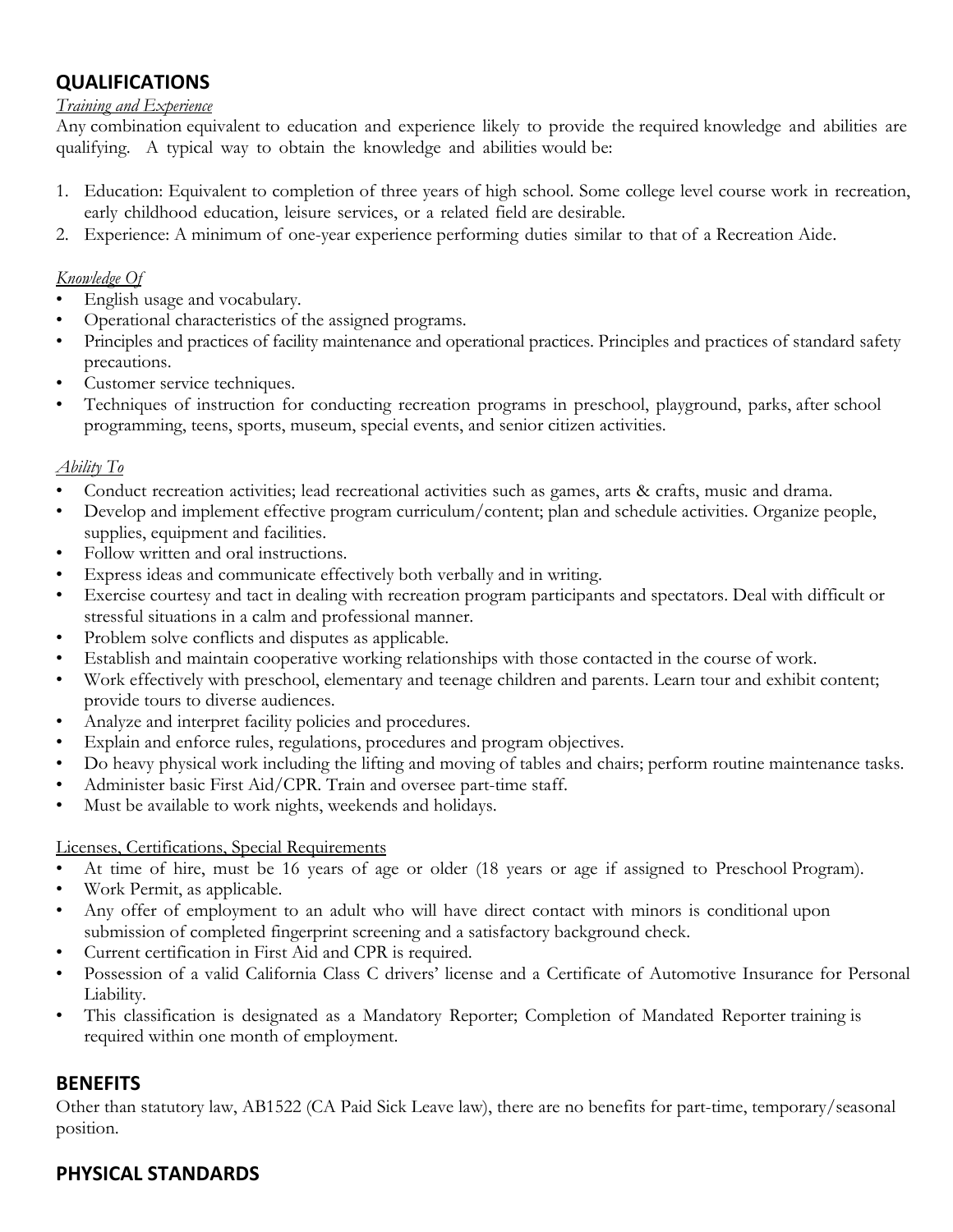The physical standards described are representative of those that must be met by employees to successfully perform the essential functions of this class. Reasonable accommodations may be made to enable individuals with disabilities to perform the essential functions.

On a continuous basis, know and understand all aspects of the job; intermittently analyze work papers, reports and special projects; identify and interpret technical and numerical information; observe and report operational and technical policy and procedures.

On an intermittent basis, sit at desk for long periods of time; stand, walk, and bend while assisting with recreation activities; squat, climb, kneel and twist when setting up various recreation programs; talk or hear, in person, in meetings and by telephone; use hands and fingers to handle, feel or operate standard office equipment; reach with hands and arms; perform simple grasping and fine manipulation; and lift or carry weight of 100 pounds or less. While performing duties, the employee is regularly required to use written and oral communication skills; interact with City staff, volunteers, vendors, and the public.

#### **THE SELECTION PROCESS**

The best-qualified candidates, as determined by an initial screening of applications, will be invited to participate in an interview process which will consist of written and/or oral components. The City reserves the right to test an applicant in any other manner to determine suitability and to alter any aspect of the selection process. Meeting the minimum requirements listed in this job description does not guarantee advancement in subsequent phases of the selection process. No faxed or e-mailed applications will be accepted.

Pursuant to the City's Personnel Rules Section 24.2, the City retains the right to take appropriate steps to avoid inappropriate working relationships among relatives.

#### **EQUAL OPPORTUNITY EMPLOYER**

In accordance with Federal and State laws, the City of Dublin does not discriminate on the basis of race, religion, color, national origin, ancestry, handicap, disability, medical condition, marital status, sex, or age.

#### **HOW TO APPLY**

Apply online at **www.CalOpps.org**. Once there, click on "**Member Agencies**," "**City of Dublin**," then on "**RECREATION LEADER**" and "**Apply Now**." No faxed or e-mailed applications will be accepted.

THIS ANNOUNCEMENT is meant only as a general description guide and is subject to change. The information contained herein does not constitute an expressed or implied contract of employment and these provisions are subject to change.

## **SUPPLEMENTAL QUESTIONS**

The Recreation Leader is a Part-Time, Temporary position with no benefits. In order to continue in the City's recruitment process, you are required to respond/complete the following Supplemental Questions online:

1. Recreation Leader employees must be 16 years of age or older at the time of hire. Do you meet the minimum age requirement for the position?

 $\neg$  YES  $\Box$  NO

- 2. Are you applying for a Preschool Program position?
	- □ YES □ NO